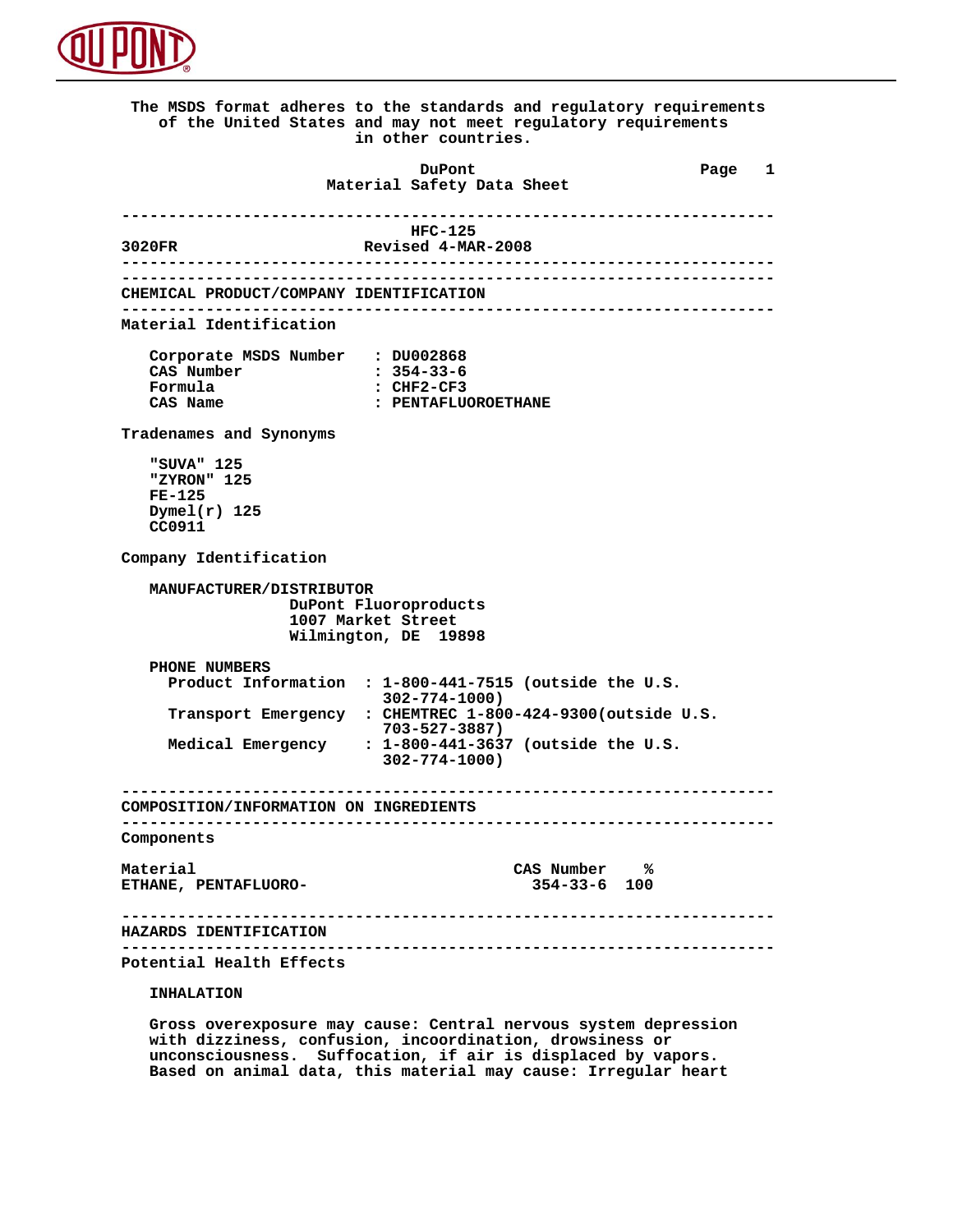### **3020FR DuPont Page 2 Material Safety Data Sheet**

### **(HAZARDS IDENTIFICATION - Continued)**

 **beat with a strange sensation in the chest, "heart thumping", apprehension, lightheadedness, feeling of fainting, dizziness, weakness, sometimes progressing to loss of consciousness and death.**

#### **SKIN CONTACT**

 **Immediate effects of overexposure may include: Frostbite, if liquid or escaping vapor contacts the skin. Significant skin permeation, and systemic toxicity, after contact appears unlikely. There are no reports of human sensitization.**

#### **ADDITIONAL HEALTH EFFECTS**

 **Increased susceptibility to the effects of this material may be observed in persons with pre-existing disease of the: cardiovascular system.**

### **Carcinogenicity Information**

 **None of the components present in this material at concentrations equal to or greater than 0.1% are listed by IARC, NTP, OSHA or ACGIH as a carcinogen.**

 **---------------------------------------------------------------------- FIRST AID MEASURES**

# **----------------------------------------------------------------------**

## **# First Aid**

 **INHALATION:**

 **If concentrations above the recommended levels are inhaled, immediately move person to fresh air. Keep person calm. If not breathing, give artificial respiration. If breathing is difficult, give oxygen. Call a physician.**

### **SKIN CONTACT:**

 **Flush area with lukewarm water. Do not use hot water. If frostbite has occurred, call a physician.**

 **EYE CONTACT:**

 **In case of contact, immediately flush eyes with plenty of water for at least 15 minutes. Call a physician.**

#### **INGESTION:**

 **Not a probable route. However, in case of accidental ingestion, call a physician.**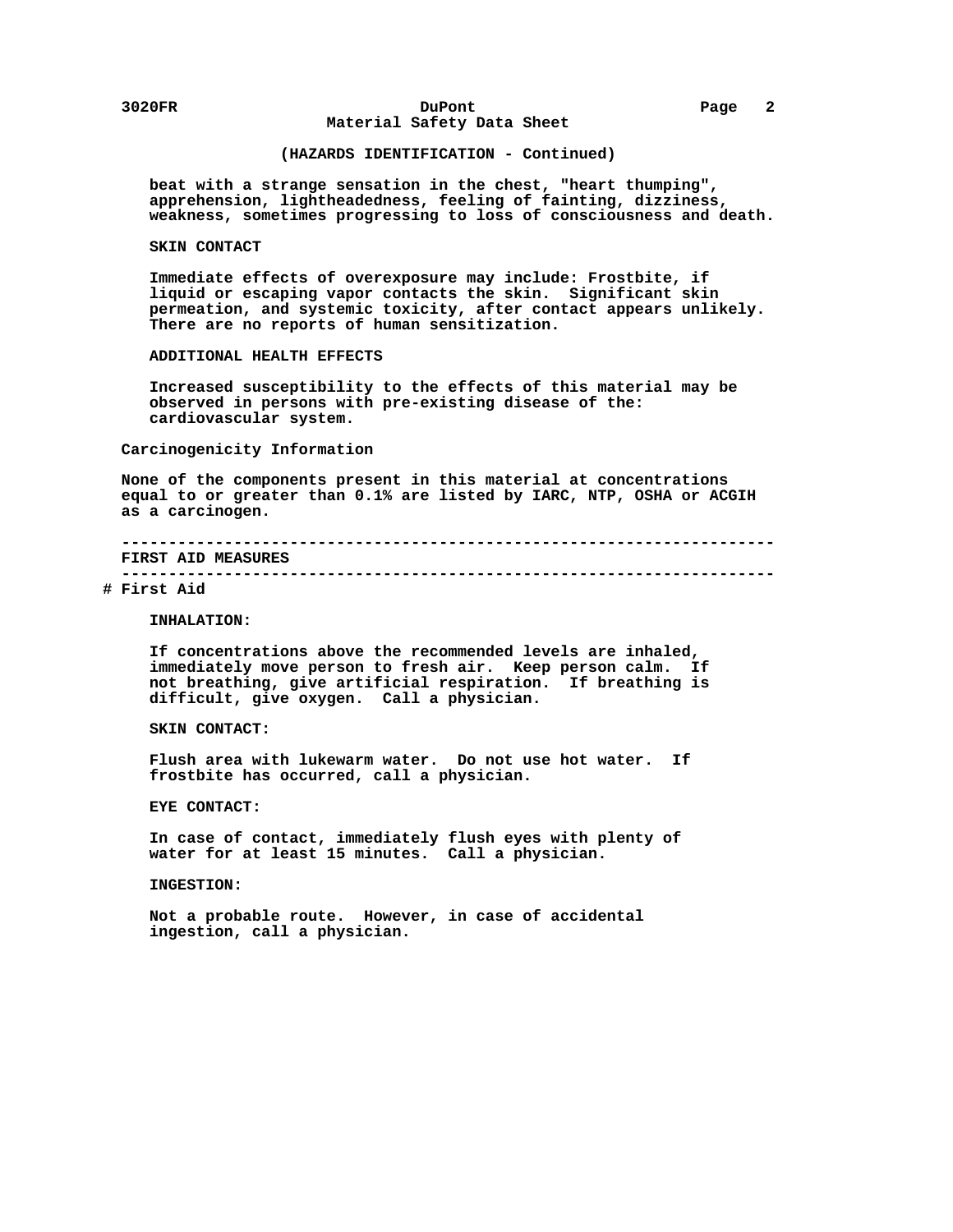**3020FR DuPont Page 3 Material Safety Data Sheet**

 **(FIRST AID MEASURES - Continued)**

 **Notes to Physicians**

 **THIS MATERIAL MAY MAKE THE HEART MORE SUSCEPTIBLE TO ARRHYTHMIAS. Catecholamines such as adrenaline, and other compounds having similar effects, should be reserved for emergencies and then used only with special caution.**

 **---------------------------------------------------------------------- FIRE FIGHTING MEASURES**

 **----------------------------------------------------------------------**

 **# Flammable Properties**

 **NOTE: HFC-125 is used as a fire extinguishant.**

 **Flash Point: No flash point**

 **Flammable Limits in air, % by Volume: LEL : None per ASTM E681**<br>UEL : None per ASTM E681 **:** None per ASTM E681

 **Extinguishing Media**

 **Use media appropriate for surrounding material.**

 **Fire Fighting Instructions**

 **Evacuate personnel to a safe area. Wear self-contained breathing apparatus (SCBA) and full protective equipment. Cool tank/container with water spray.**

 **----------------------------------------------------------------------**

 **ACCIDENTAL RELEASE MEASURES ----------------------------------------------------------------------**

 **Safeguards (Personnel)**

 **NOTE: Review FIRE FIGHTING MEASURES and HANDLING (PERSONNEL) sections before proceeding with clean-up. Use appropriate PERSONAL PROTECTIVE EQUIPMENT during clean-up.**

 **Accidental Release Measures**

 **Ventilate area, especially low or enclosed places where heavy vapors might collect. Do not reoccupy area until the HFC-125 vapor concentration is within recommended levels and the room atmosphere is safe. Extinguish open flames or eliminate sources of extremely high temperature that may produce decomposition products. Comply with Federal, State, and local regulations on reporting releases.**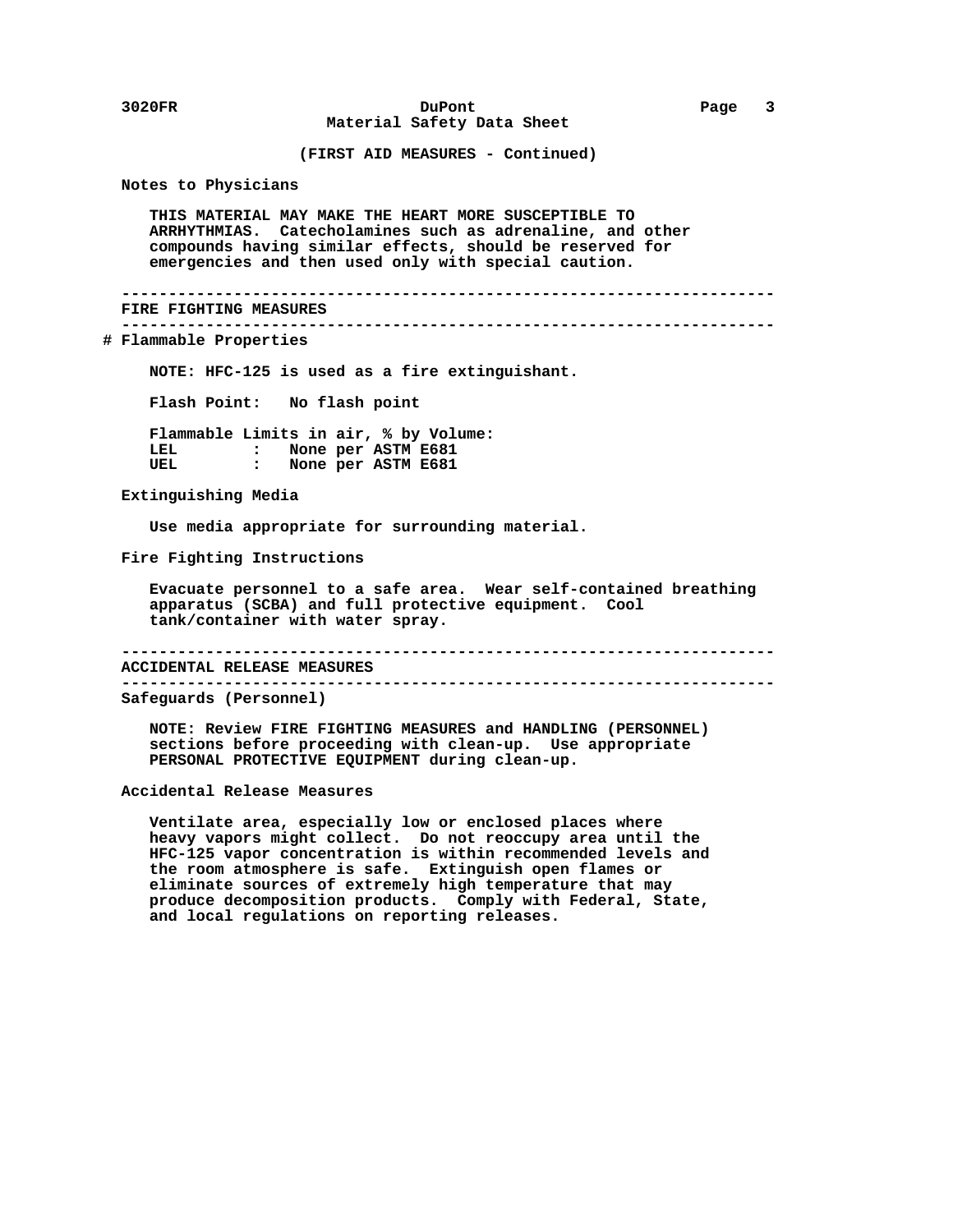#### **---------------------------------------------------------------------- HANDLING AND STORAGE ---------------------------------------------------------------------- Handling (Personnel)**

 **Avoid breathing high concentrations of vapor. Use with sufficient ventilation to keep employee exposure below recommended limits. Avoid contact with skin, eyes, and clothing.**

## **Storage**

 **Clean, dry area. Do not store above 52 deg C (125 deg F).**

 **---------------------------------------------------------------------- EXPOSURE CONTROLS/PERSONAL PROTECTION ----------------------------------------------------------------------**

 **Engineering Controls**

 **Normal ventilation for standard manufacturing procedures is generally adequate. Local exhaust should be used when large amounts are released. Mechanical ventilation should be used in low or enclosed places.**

#### **Personal Protective Equipment**

 **Impervious gloves should be used to avoid prolonged or repeated exposure. Chemical splash goggles should be available for use as needed to prevent eye contact. Under normal manufacturing conditions, no respiratory protection is required when using this product. Self-contained breathing apparatus (SCBA) is required if a large release occurs.**

 **Exposure Guidelines**

```
 Exposure Limits
      HFC-125
PEL (OSHA) : None Established
TLV (ACGIH) : None Established
AEL * (DuPont) : 1000 ppm, 8 & 12 Hr. TWA
      WEEL (AIHA) : 1000 ppm, 4900 mg/m3, 8 Hr. TWA
```
 **\* AEL is DuPont's Acceptable Exposure Limit. Where governmentally imposed occupational exposure limits which are lower than the AEL are in effect, such limits shall take precedence.**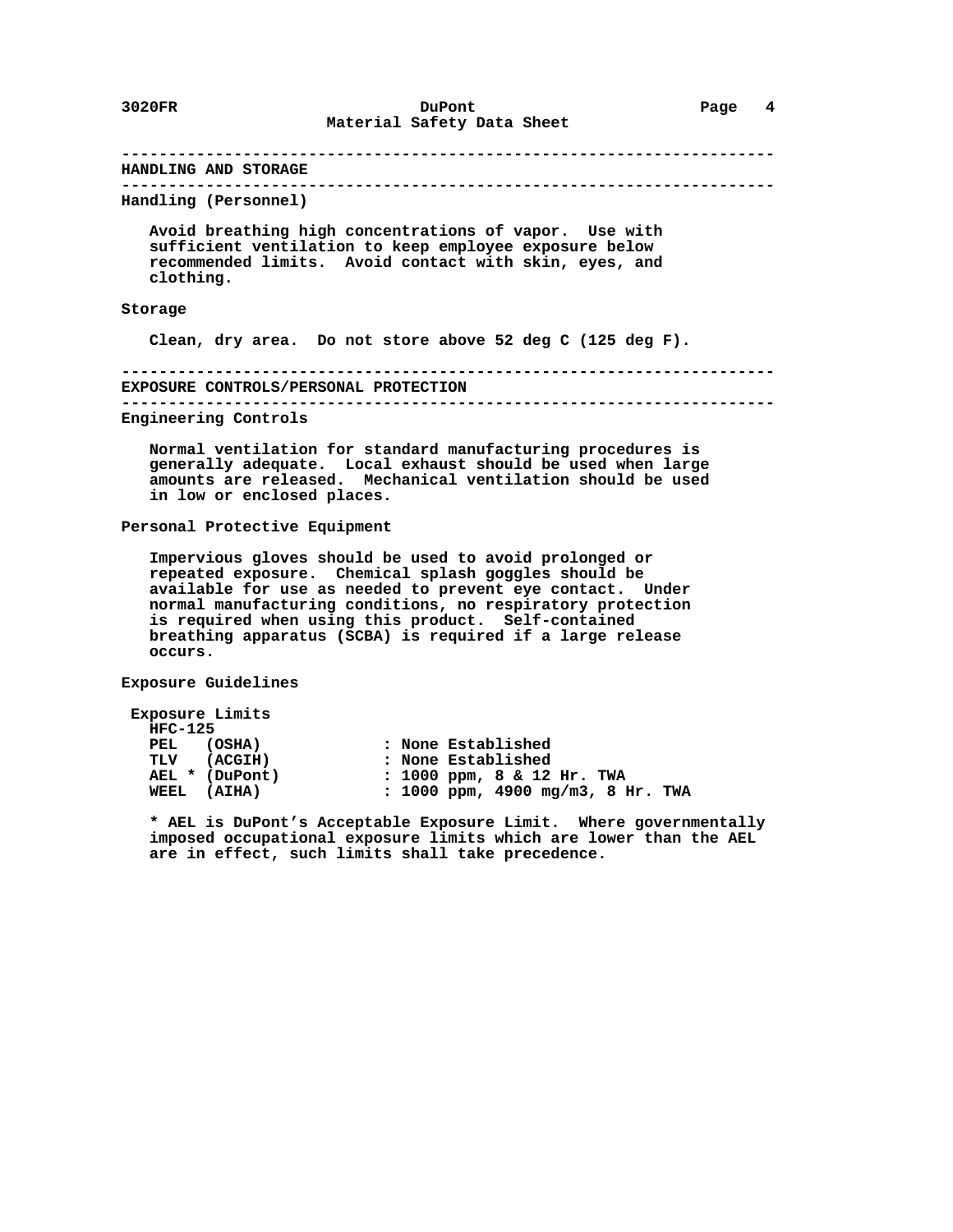**---------------------------------------------------------------------- PHYSICAL AND CHEMICAL PROPERTIES ---------------------------------------------------------------------- Physical Data Boiling Point : -48.5 C (-55.3 F) Vapor Pressure : 1377 kPa 200 psia at 25 deg C (77 deg F) Vapor Density : 4.2 (Air = 1) Freezing Point : -103 C (-153 F) % Volatiles : 100 WT% Solubility in Water : 0.09 WT% @ 25 C (77 F) Odor : Slight ethereal Form**  $\begin{array}{ccc} 1 & \text{ii} & \text{iii} \\ 2 & \text{b} & \text{iv} \\ 3 & \text{clear, color} \end{array}$  **Color : Clear, colorless Density : 1.248 g/cc at 20 deg C (68 deg F) - Liquid ---------------------------------------------------------------------- STABILITY AND REACTIVITY ---------------------------------------------------------------------- Chemical Stability Material is stable under normal storage conditions. In the presence of open flames or extemely high temperatures, decomposition may occur. Incompatibility with Other Materials Incompatible with alkali or alkaline earth metals- powdered Al, Zn, Be, etc. Decomposition Decomposition products are hazardous. This material can be decomposed by high temperatures (open flames, glowing metal surfaces, etc.) forming hydrofluoric acid and possibly carbonyl fluoride. As in the case with all HFC fire extinguishants, there is a potential to produce hazardous thermal decomposition products. Appropriate caution must be used to ensure that safe levels of fire extinguishant and decomposition products**

 **exist before allowing personnel to enter the area without**

 **Polymerization**

 **Polymerization will not occur.**

 **appropriate personal protective equipment.**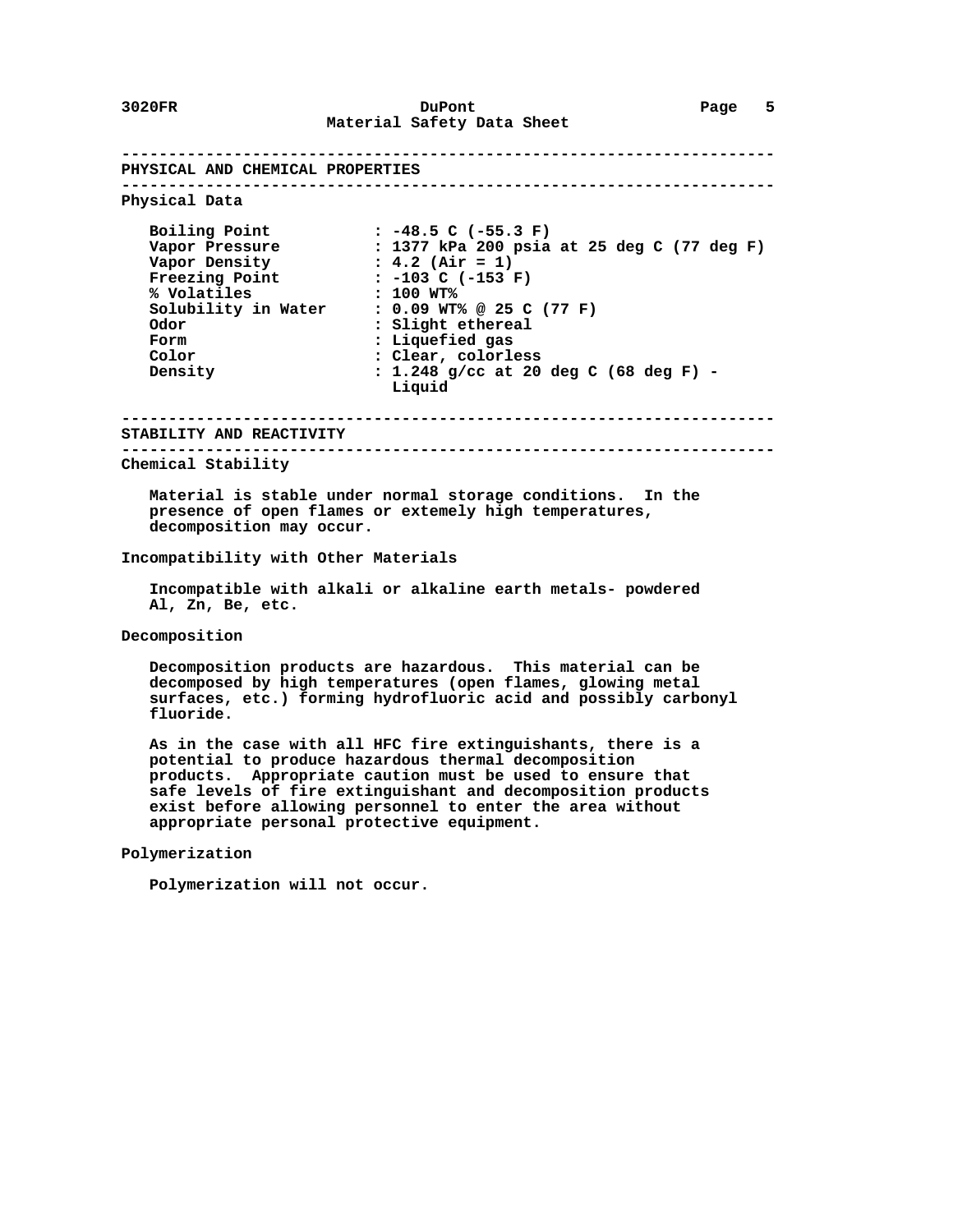**---------------------------------------------------------------------- TOXICOLOGICAL INFORMATION ---------------------------------------------------------------------- Animal Data EYE: This material has not been tested for eye irritation. SKIN: LD50: No information found. This material has not been tested for skin irritation or sensitization. INGESTION: LD50: No information found. INHALATION: 4 hour, ALC, rat: > 709,000 ppm (Very low toxicity). Single exposure to high doses caused: Lethargy. Labored breathing. Weak cardiac sensitization, a potentially fatal disturbance of heart rhythm caused by a heightened sensitivity to the action of epinephrine. Lowest-Observed-Adverse-Effect-Level for cardiac sensitization: 100,000 ppm. Repeated exposure caused: No significant toxicological effects. No-Observed-Adverse-Effect-Level (NOAEL): 75,000 ppm ADDITIONAL TOXICOLOGICAL EFFECTS: No animal data are available to define the following effects of this material: carcinogenicity, reproductive toxicity. In animal testing this material has not caused developmental toxicity. Tests have shown that this material does not cause genetic damage in bacterial or mammalian cell cultures, or in animals. This material has not been tested for its ability to cause permanent genetic damage in reproductive cells of mammals (not tested for heritable genetic damage).**

 **---------------------------------------------------------------------- DISPOSAL CONSIDERATIONS**

 **----------------------------------------------------------------------**

 **Waste Disposal**

 **Treatment, storage, transportation and disposal must be in accordance with applicable Federal, State, and local regulations.**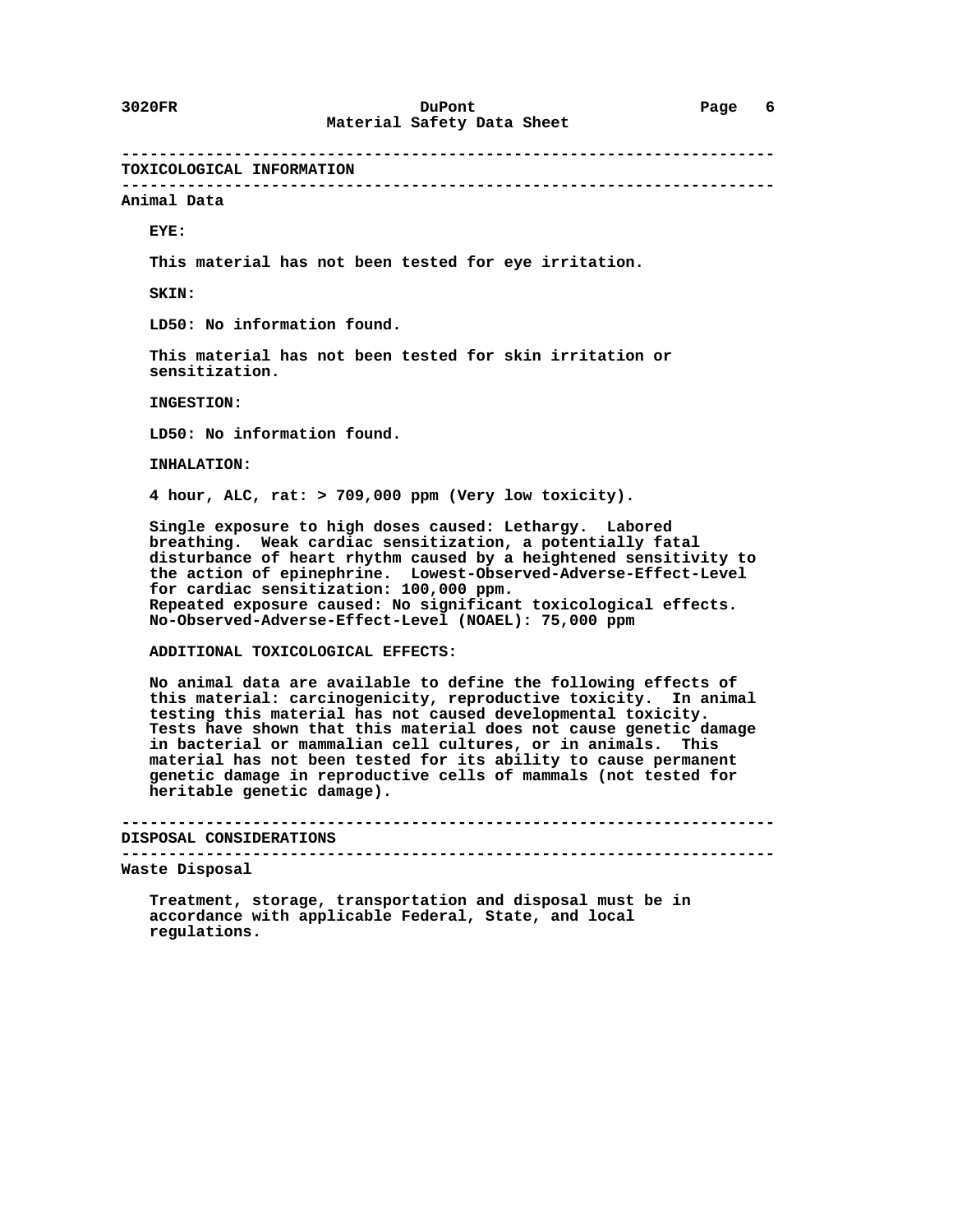**---------------------------------------------------------------------- TRANSPORTATION INFORMATION ---------------------------------------------------------------------- Shipping Information DOT/IMO Proper Shipping Name : PENTAFLUOROETHANE Hazard Class : 2.2 UN No. : 3220 DOT/IMO Label : NONFLAMMABLE GAS ---------------------------------------------------------------------- REGULATORY INFORMATION ---------------------------------------------------------------------- U.S. Federal Regulations TSCA Inventory Status : Reported/Included. TITLE III HAZARD CLASSIFICATIONS SECTIONS 311, 312 Acute : Yes Chronic : No Fire : No Reactivity : No Pressure : Yes LISTS: SARA Extremely Hazardous Substance -No CERCLA Hazardous Substance** SARA Toxic Chemical **-No ---------------------------------------------------------------------- OTHER INFORMATION ---------------------------------------------------------------------- NFPA, NPCA-HMIS NPCA-HMIS Rating Health** : 1<br>Flammability : 0 Flammability : 0<br>Reactivity : 1  **Reactivity : 1 Personal Protection rating to be supplied by user depending on use conditions. ---------------------------------------------------------------------- The data in this Material Safety Data Sheet relates only to the specific material designated herein and does not relate to use in combination with any other material or in any process. Responsibility for MSDS : MSDS Coordinator**

|           | Responsibility for mode . Mode coordinator |
|-----------|--------------------------------------------|
|           | : DuPont Fluoroproducts                    |
| Address   | : Wilmington, DE 19898                     |
| Telephone | $: (800)$ 441-7515                         |